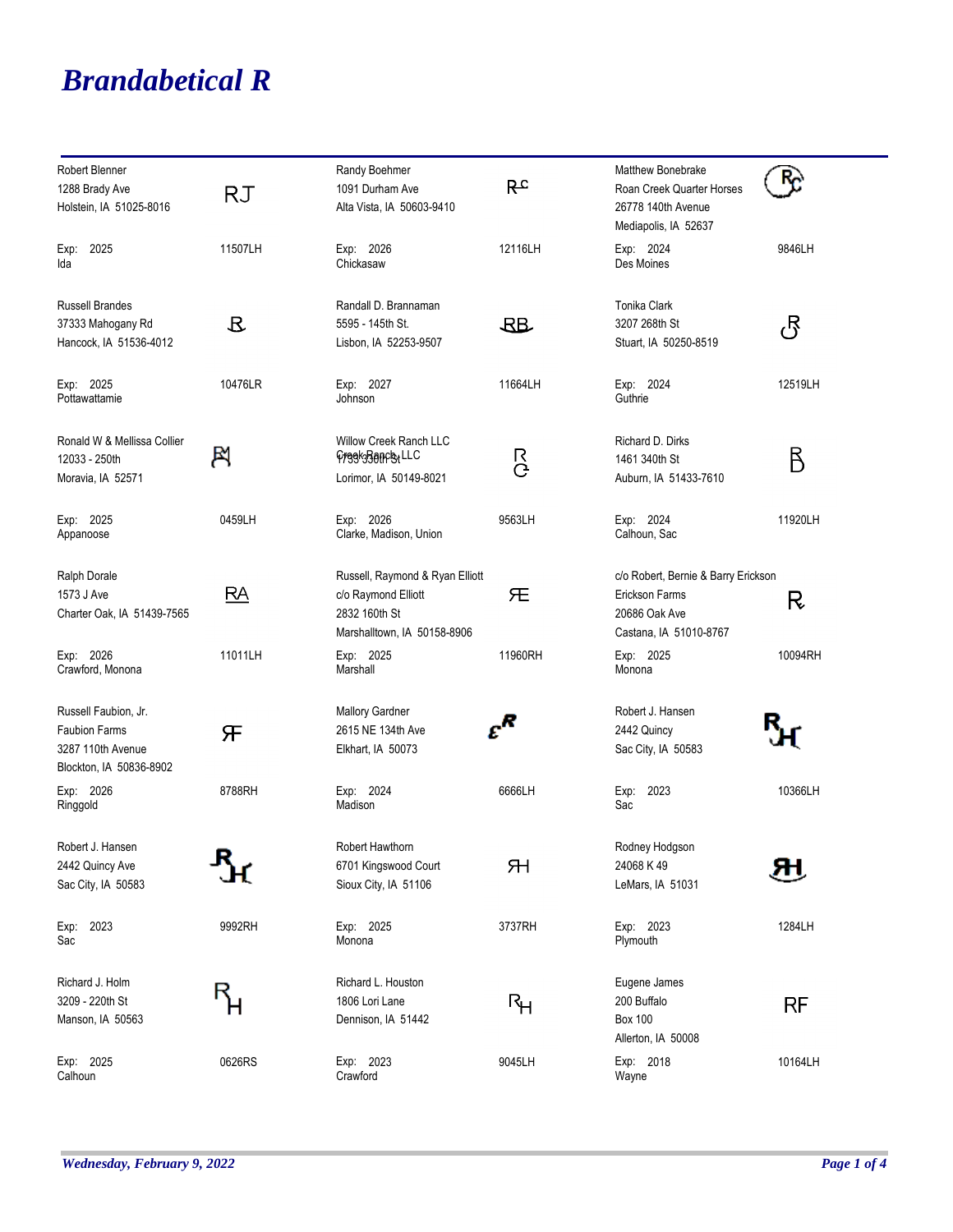| Rory & Lynde Johnson<br>2091 390th St<br>Stanhope, IA 50246-7542                     | $R-$      | Wes Jones<br>Rolling Hills Gelbvieh<br>24805 200th St<br>Bloomfield, IA 52537-7497 | ᠲᡃ            | Russell L. Kelley<br>1840 Hwy 169<br>Thayer, IA 50254-8353           | R/S       |
|--------------------------------------------------------------------------------------|-----------|------------------------------------------------------------------------------------|---------------|----------------------------------------------------------------------|-----------|
| Exp: 2023<br>Hamilton                                                                | 11446LH   | Exp: 2023<br>Davis                                                                 | 11802LH       | Exp: 2025<br>Union, Clarke                                           | 10060LH   |
| Roxane Kohlhof<br>118 35th Place<br>Runnells, IA 50237                               |           | Randy R. Kovarna<br>25616 Hedge Ave<br>Merrill, IA 51038-8712                      | RK            | Robert & Judith Kremer<br>24480 216th Street<br>La Motte, IA 52054   | <b>RK</b> |
| Exp: 2026<br>Marion                                                                  | 0072LH    | Exp: 2025<br>Plymouth                                                              | 10799RH       | Exp: 2026<br>Jackson                                                 | 11045LH   |
| Bush, Randy & Leann Lazy R Farms<br>5525 D Ave<br>Marcus, IA 51035                   |           | Jason and Amber Linn<br>3852 190th St<br>Estherville, IA 51334                     |               | Ralph J. Manternach<br>20513 88th Ave<br>Cascade, IA 52033-8608      | <b>RM</b> |
| Exp: 2022<br>Cherokee                                                                | 0093LH    | Exp: 2026<br>Emmet                                                                 | 1318LS        | Exp: 2025<br>Jones                                                   | 4322RR    |
| Leon Marshall<br>20312 115th Ave<br>Sperry, IA 52650-9775                            | $R_{\!M}$ | Rodney P. Michael<br>26447 190th St<br>Glidden, IA 51443                           | R<br>Μ        | Faye Murray<br>2299 3rd Ave SW<br>Altoona, IA 50009                  | <u>RM</u> |
| Exp: 2025<br>Des Moines                                                              | 0617RH    | Exp: 2023<br>Carroll, Greene, Davis and Van Buren                                  | 6527LH        | Exp: 2027<br>Polk                                                    | 12354LH   |
| Robert M. Oberholtz<br>2471 Indigo Ave<br>Guthrie Center, IA 50115-8626              | <b>RO</b> | Russell Portwood<br>1739 Johnson Iowa Rd<br>Homestead, IA 52236-8501               | $\mathfrak S$ | Michael Ray Powers<br>PO Box 427, 100 Elm St<br>Tabor, IA 51653-0427 | 兄         |
| Exp: 2023<br>Carroll, Guthrie                                                        | 7711LH    | Exp: 2023<br>Johnson & Iowa and in Missouri                                        | 9759RR        | Exp: 2025<br>Fremont, Mills                                          | 6471LH    |
| Alexandra R. Ralston<br>395 Maben Avenue<br>Garner, IA 50435                         | ⋈         | Paul or Gina Rank<br>1043 - 325th St<br>Deep River, IA 52222                       | <u> ഘ</u>     | Gary Ranney<br>29374 105th Ave<br>Lamoni, IA 50140                   | ďP        |
| Exp: 2023<br>Cerro Gordo and Hancock                                                 | 10533RH   | Exp: 2025<br>lowa, Keokuk                                                          | 4026LH        | Exp: 2023<br>Decatur                                                 | 1285RS    |
| Delbert G. Ranney<br>Rolling Acres Ranch<br>29305 105th Ave<br>Lamoni, IA 50140-2269 | よ         | Roy Rathje<br>55818 Hwy 64<br>Sabula, IA 52070-9331                                | R≃            | Roy Rathje<br>55818 Hwy 64<br>Sabula, IA 52070-9331                  | R≃        |
| Exp: 2025<br>Decatur                                                                 | 10224LH   | Exp: 2025<br>Jackson and Clinton                                                   | 4413RH        | Exp: 2025<br>Jackson, Clinton                                        | 10788LH   |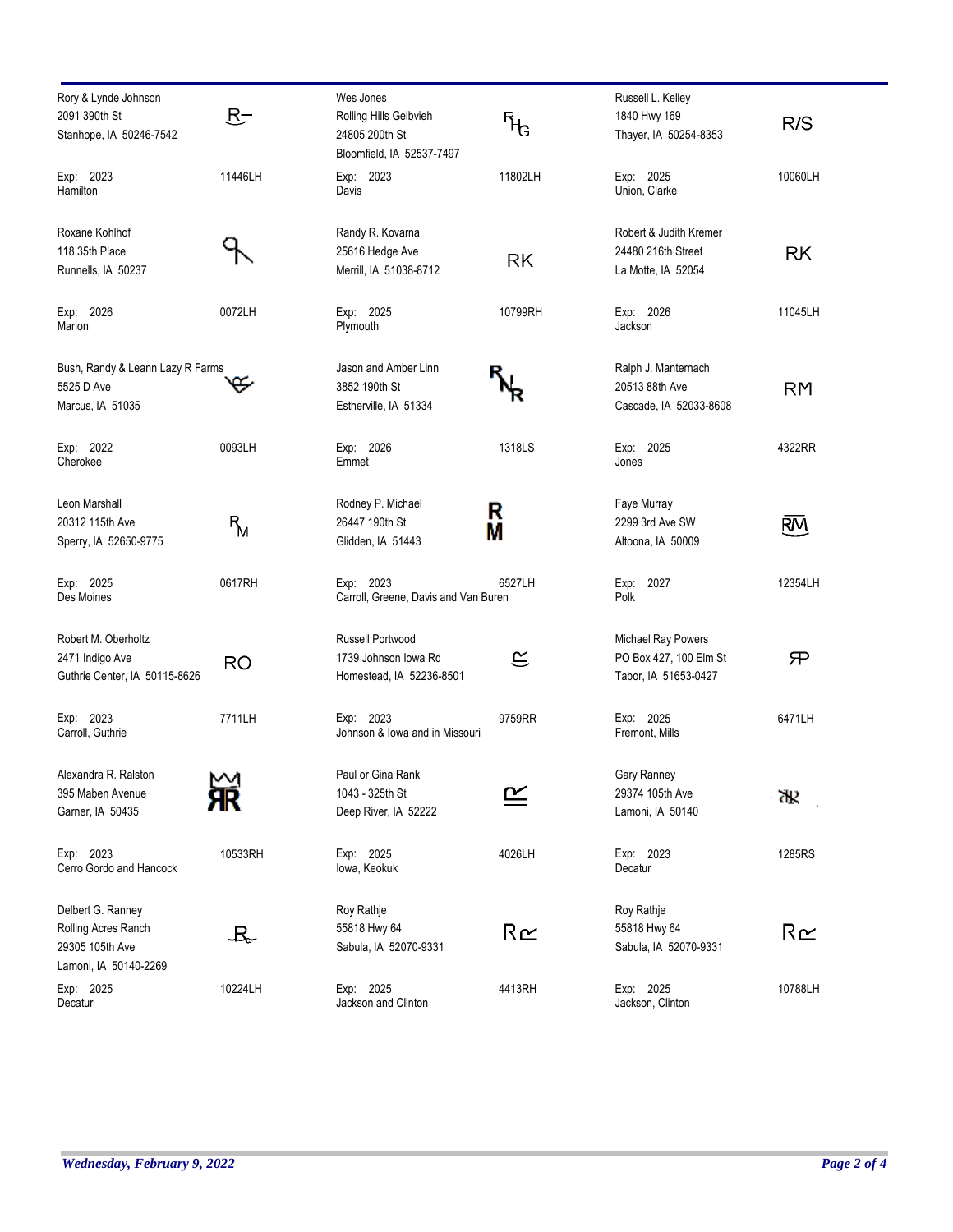| Michael Rausch<br>424 N Mickley St                                                   | $\underline{\alpha}$ | Paul Reiling<br>3362 Voss Ave                                                                   | 迟              | Todd M. Renfrew<br>4155 202nd Ave                                                        | <b>RR</b>       |
|--------------------------------------------------------------------------------------|----------------------|-------------------------------------------------------------------------------------------------|----------------|------------------------------------------------------------------------------------------|-----------------|
| Paullina, IA 51046                                                                   |                      | Lake View, IA 51450-7596                                                                        |                | Ottumwa, IA 52501-8582                                                                   |                 |
| Exp: 2025<br>O'Brien                                                                 | 11992RH              | Exp: 2025<br>Sac                                                                                | 10911LH        | Exp: 2014<br>Wapello                                                                     | 11859LH         |
| Christopher Alan Reuter<br>540 Baily Court<br>Cherokee, IA 51012                     | R                    | Pat Reynolds<br>Reynolds & Sons<br>3104 Scott St<br>New Virginia, IA 50310-8007                 | R <sub>3</sub> | Bryce Riessen RGC Inc.<br>3230 Dodge Ave<br>Danbury, IA 51019                            | ጜ<br>የ          |
| Exp: 2022<br>Ida, Cherokee                                                           | 0122RH               | Exp: 2023<br>Clarke                                                                             | 12376LH        | Exp: 2023<br>Crawford, Ida, Woodbury                                                     | 0265LH          |
| Steve Riemenschneider Cattle<br>112 S Main St<br>Kingsley, IA 51028-5021             | Я-                   | Steve Riemenschneider Cattle<br>112 S Main St<br>Kingsley, IA 51028                             | Я-             | Lillie Rinehart<br>2072 310th St<br>Mount Ayr, IA 50854-8910                             | 丘               |
| Exp: 2027<br>Plymouth, Woodbury                                                      | 11670RH              | Exp: 2027<br>Plymouth, Woodbury                                                                 | 11730LH        | Exp: 2023<br>Ringgold                                                                    | 12431RH         |
| Kim L. Robb<br>dba Robb & Robb<br>26518 Morning Sun Rd<br>Morning Sun, IA 52640-9653 | $R-R$                | Colene K. Roberts<br>1083 - 230th St.<br>Nodaway, IA 50857                                      | <b>RR</b>      | Jerry Dean Rockhold<br>P.O. Box 132<br>Creston, IA 50801                                 | $\mathsf{R}$    |
| Exp: 2027<br>Des Moines                                                              | 10405LR              | Exp: 2025<br>Adams                                                                              | 0096LH         | Exp: 2025<br>Wayne                                                                       | 0883LR          |
| Jerry Dean Rockhold Jr<br>PO Box 132<br>Creston, IA 50801                            | ዜ<br>አ               | Cameron & or Marsha Roe & Family<br>Family R 6 Ranch<br>3583 Quail Ave<br>Dayton, IA 50530-7548 | R。             | Levi Ronfeldt<br>315 Selkirk<br>Schaller, IA 51053                                       | 玉               |
| Exp: 2025<br>Wayne                                                                   | 6907RH               | Exp: 2023<br>Hamilton, Webster and Grundy                                                       | 10466LH        | 2026<br>Exp:<br>Sac                                                                      | 8000LH          |
| Wilma Rope<br>2263 Maple Ave<br>Clarinda, IA 51632-4557                              | কে                   | Kevin and Sara Ross<br>Ross Land and Cattle LLC<br>25426 - 320th St<br>Minden, IA 51553         | $R +$          | Kevin and Sara Ross<br>Ross Land and Cattle, LLC<br>25426 - 320th St<br>Minden, IA 51533 | R<br>$\ddagger$ |
| Exp: 2023<br>Page                                                                    | 7761LR               | Exp: 2027<br>Pottawattamie                                                                      | 0786RS         | Exp: 2027<br>Pottawattamie                                                               | 0785RH          |
| Royal Ranch<br>Royal F Young<br>1855 148th St<br>Union, IA 50258-9509                | <b>RR</b>            | F. Royal Ranch<br>Royal F Young<br>1855 148th St<br>Union, IA 50258-9509                        | 쭍              | Royal Ranch<br>Royal F Young<br>1855 148th St<br>Union, IA 50258-9509                    | RR              |
| Exp: 2025<br>Marshall                                                                | 6836RH               | Exp: 2025                                                                                       | 1504RH         | Exp: 2025                                                                                | 5579RR          |